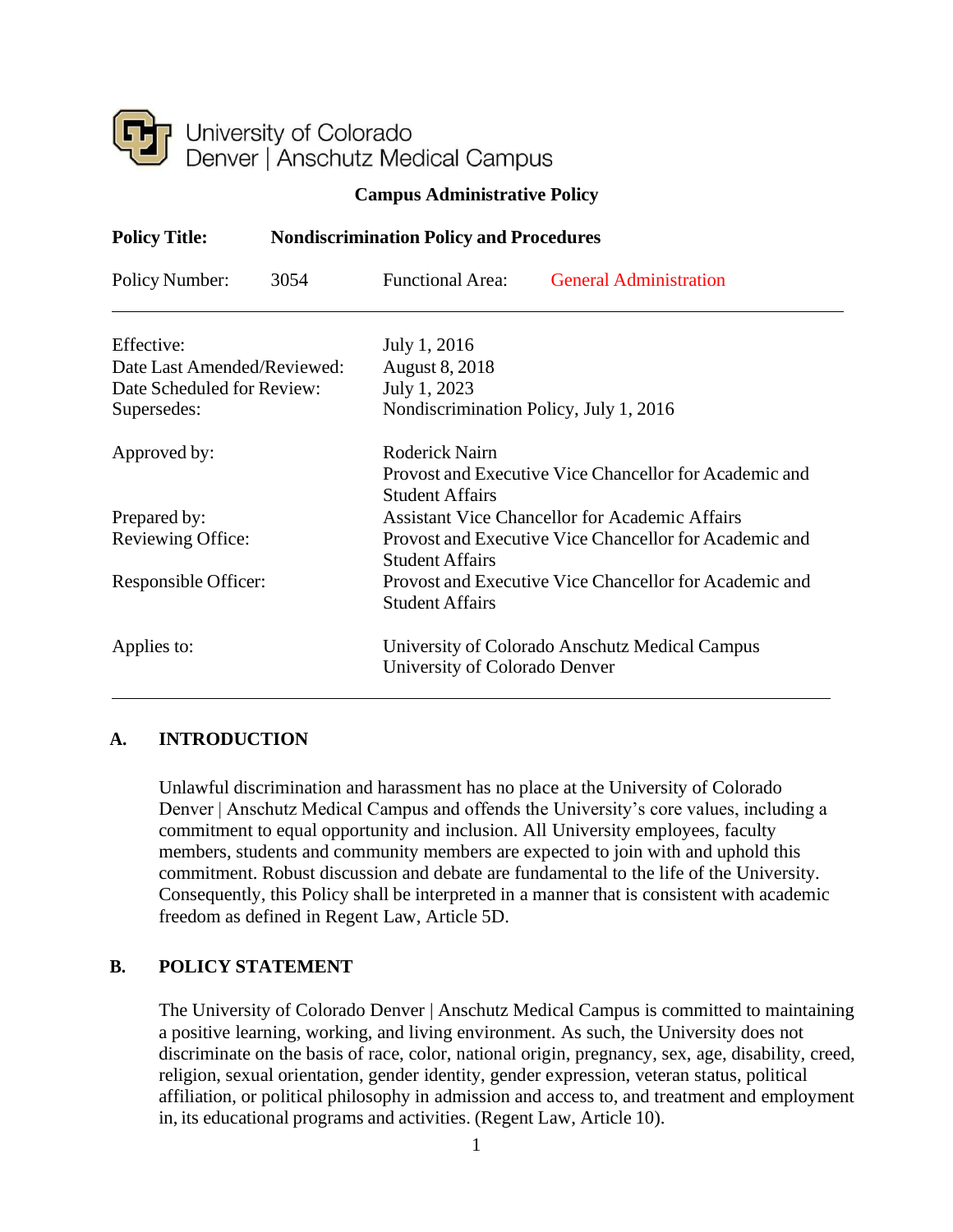This policy: (1) provides a definition of discrimination and harassment based upon Protected Class status and related retaliation; (2) prohibits such discrimination; and (3) identifies the procedures (the "Procedures") the University follows when it receives a report alleging a violation of the university core values. Individuals who violate this policy shall be disciplined or subjected to corrective action as outlined herein. This policy is meant to be read in conjunction with the accompanying University Nondiscrimination Procedures.

## **C. PROHIBITED CONDUCT**

The conduct listed below is prohibited, as are attempts to commit and aiding, abetting, or inciting others to commit them. Prohibited conduct also includes conduct engaged in by electronic means including, but not limited to, computers, any type of phone, or any other means of electronic communication.

*Discrimination* occurs when an individual suffers an adverse consequence on the basis of a protected class. Examples include failure to be hired or promoted or denial of admission to an academic program based on protected class status.

*Harassment* means verbal or physical conduct related to one's protected class that unreasonably interferes with an individual's work or academic performance or creates an intimidating or hostile work or educational environment.

*Hostile Environment.* Whether a hostile environment exists is determined from both a subjective and an objective perspective. The subjective perspective evaluates whether or not the reporting party experienced unwelcome conduct [based on a protected characteristic]. The objective perspective evaluates whether or not the unwelcome conduct was, from the perspective of a reasonable person in the alleged reporting party*'*s position, sufficiently severe, persistent or pervasive that it unreasonably interferes with, limits or deprives an individual from participating in or benefiting from the University's education or employment programs and/or activities. [Harassment becomes prohibited by this policy where enduring the offensive conduct becomes a condition of continued participation or receipt of benefits from the University's education or employment programs and/or activities.] Mere offensive conduct, such as petty slights and annoyances, such as stray negative comments in an otherwise neutral evaluation, "snubbing a colleague," or negative comments that are justified by an individual's poor performance or history are not enough to create a Hostile Environment. Although repeated incidents increase the likelihood that harassment has created a hostile environment, a single or isolated incident of discrimination or harassment may be sufficient.

*Retaliation.* Means any adverse action threatened or taken against a person because an individual has filed, supported or provided information in connection with a complaint of *discrimination*, including but not limited to direct and indirect *intimidation, threats* and harassment. An "adverse action" is any conduct or action that would dissuade a reasonable person from reporting an allegation of *discrimination* or participating in an investigation of *discrimination*.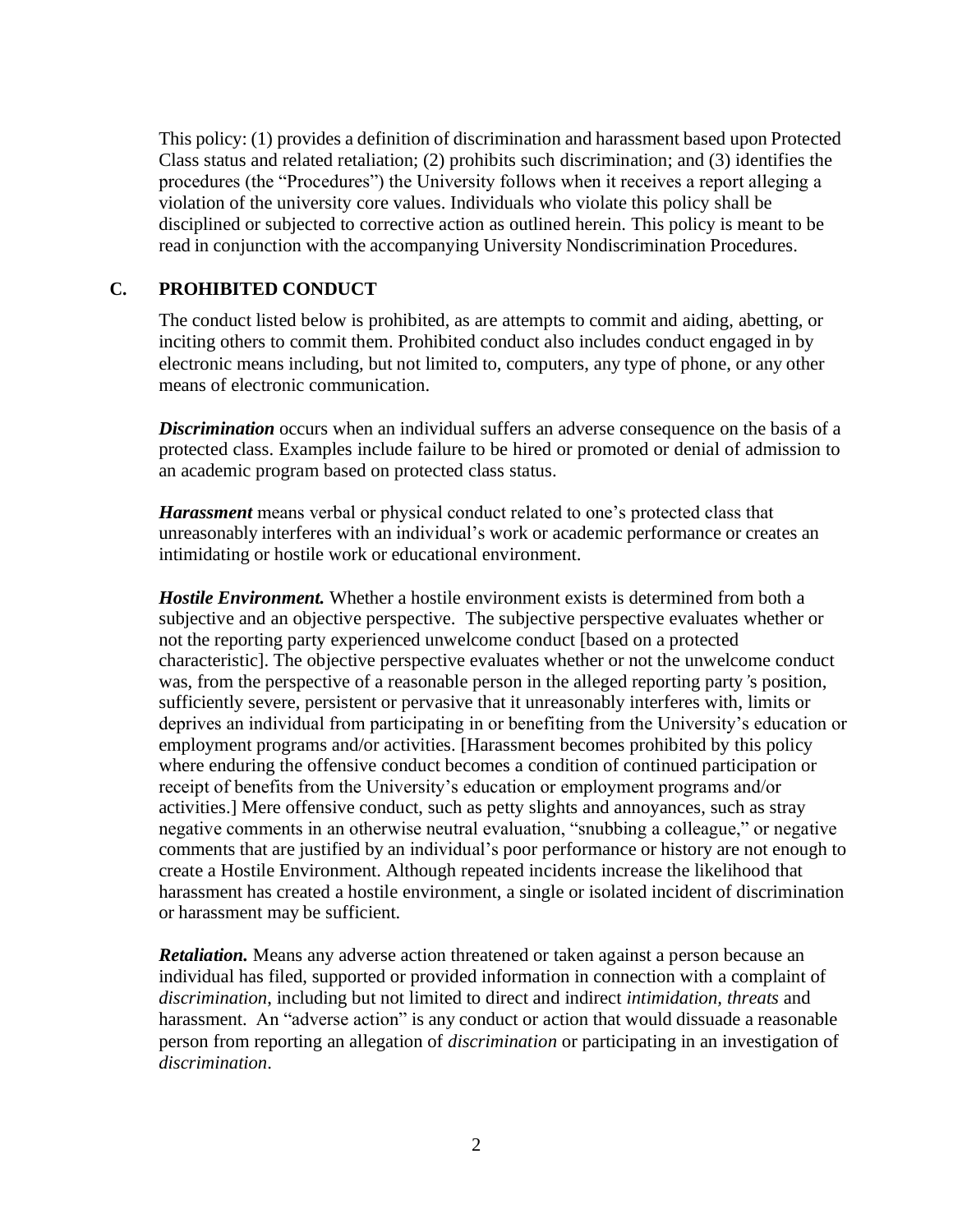## **D. PROTECTED ACTIVITY AND GOOD FAITH REPORTS**

Protected activity includes complaints involving violations of the Non-discrimination Policy and the Sexual Misconduct Policy. It does not include complaints involving violations of other policies. Nor does it include complaints raising ethical, financial or other concerns unrelated to discrimination. Protected activity does include requesting reasonable accommodation based on, for example, disability or religion.

Protected activity is covered under this policy even if the claims involved were ultimately found invalid so long as those claims were made in good faith.

It is a violation of this policy when a person knowingly or recklessly alleges a false complaint of protected class discrimination or harassment or provides false information during the course of an investigation, and violations may be subject to disciplinary action, up to and including, expulsion or termination of employment, as applicable. This provision does not apply to reports made or information provided in good faith, even if the facts alleged are not later substantiated.

## **E. REPORTING OBLIGATIONS**

Any faculty or staff member who is considered a Responsible Employee, as defined herein, who witnesses or receives information regarding possible prohibited protected class discrimination or harassment is required to promptly report the information to the Office of Equity or his or her designee. Such information about the alleged conduct, where possible, should include:

- name of the alleged complainant(s);
- $\blacksquare$  name of alleged respondent(s);
- name of any alleged witnesses; and
- any other relevant facts, including the date, time and specific location of the alleged incident.

All other individuals who become aware of an incident of Prohibited Conduct are highly encouraged to report all known details about the Prohibited Conduct to the University Office of Equity by telephone, email, in person, or through the University's online Incident Report Form.

The University may have an obligation to report to the police, keeping the name of the victim confidential, in circumstances where the incident includes an allegation that a crime has been committed.

## **F. PROCEDURES**

Reports or complaints made pursuant to this policy will be addressed promptly and as practicably as possible after the report is made in accordance with the University of Colorado Denver | Anschutz Medical Campus Nondiscrimination Procedures.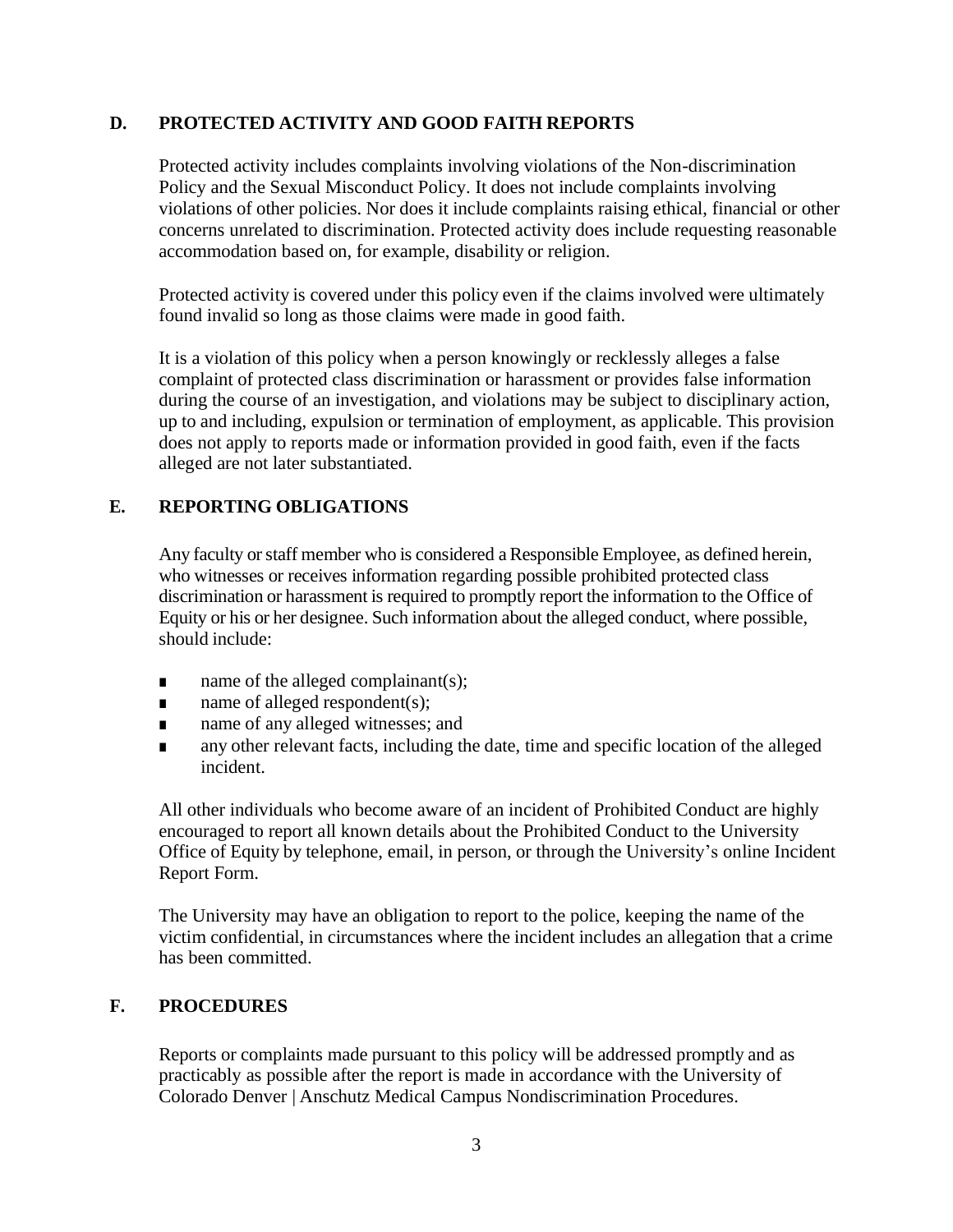## **G. DEFINITIONS**

**Appointing authority/disciplinary authority.** An appointing authority is the individual with the authority or delegated authority to make ultimate personnel decisions concerning a particular employee. A disciplinary authority is the individual who or office that has the authority or delegated authority to impose discipline upon a particular employee or student.

**Complainant and/or Respondent.** Within the context of this process and related procedures, the individual alleged to have been subjected to harassment or discrimination may be referred to as the "complainant or reporting party" and the person(s) against whom the complaint is filed is the "respondent" or "responding party." For related complaint, grievance or disciplinary processes, refer to Regent Policies under 5. Faculty, 5. H. Faculty Senate Grievance Process and 5. I. Faculty Dismissal for Cause Process (for faculty), State Personnel Board Rules (for classified employees), and campus student disciplinary policies and procedures (for students).

**Equity, Office of.** The Office of Equity at the University of Colorado Denver | Anschutz Medical Campus investigates allegations of discrimination, harassment and sexual misconduct and related retaliation based upon an individual's Protected Class status. This Office has the authority to impose discipline in conjunction with the appointing authority/disciplinary authority.

**Protected Characteristics/Class***.* Are those personal traits, characteristics and/or beliefs that are defined by applicable law as protected from discrimination and/or harassment. They include race, creed, color, sex, gender identity or expression, age, national origin, ancestry, religion, physical or mental disability, veteran status, marital or domestic partnership status, affectional or sexual orientation and/or other characteristics protected by applicable law. For further information on the definitions of protected classes, link to the U.S. Equal Employment Opportunity Commission at <https://www.eeoc.gov/discrimination-type>[.](http://www.eeoc.gov/laws/types/)

**Responsible Employee***.* Means any employee who has the authority to hire, promote, discipline, evaluate, grade, formally advise or direct faculty, staff or students and/or has the authority to redress sexual misconduct. This definition does not include any medical, mental health, counseling or other office personnel, in addition to any other offices covered by a statutory privilege or designated in campus procedures as not subject to mandatory reporting to the university.

**University Property.** University property is defined as land, buildings, and facilities in possession or owned, used or controlled by the university or funded by university budgets.

#### **Notes**

1. Dates of official enactment and amendments:

July 1, 2016: Adopted by the Provost August 8, 2018: Modified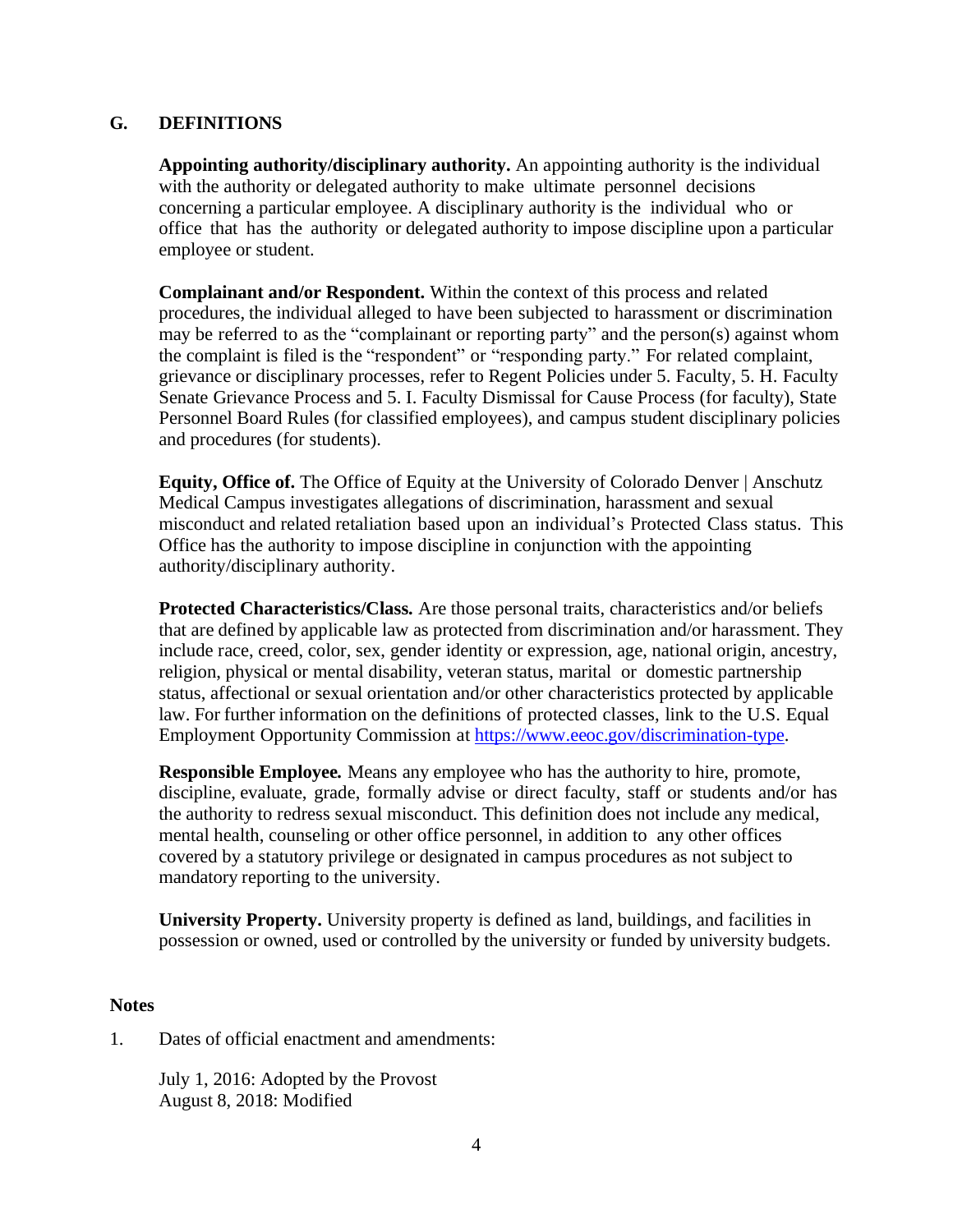2. History:

August 8, 2018: Modified to reflect a Campus-wide effort to recast and revitalize various Campus policy sites into a standardized and more coherent set of chaptered policy statement organized around the several operational divisions of the university. Contacts at the Office of Equity were also updated in the procedures.

- 3. Initial Policy Effective Date: July 1, 2016
- 4. Cross References/Appendix:
	- Campus Administrative Policy 4005, *Anti-Violence*
	- CU Denver | CU Anschutz Nondiscrimination Procedures
	- University of Colorado Administrative Policy Statement APS 5014 *Sexual Misconduct*
	- For related complaint, grievance or disciplinary processes, refer to Regent Policy 5. Faculty, 5. H. *Faculty Senate Grievance Process* and *5. I. Faculty Dismissal for Cause Process* (for faculty), State Personnel Board Rules (for classified employees), and campus student disciplinary policies and procedures (for students).
	- University of Colorado Denver Student Code of Conduct, including Student Conduct Codes promulgated by the University of Colorado Denver Graduate School, Schools of Medicine, Pharmacy and Dentistry.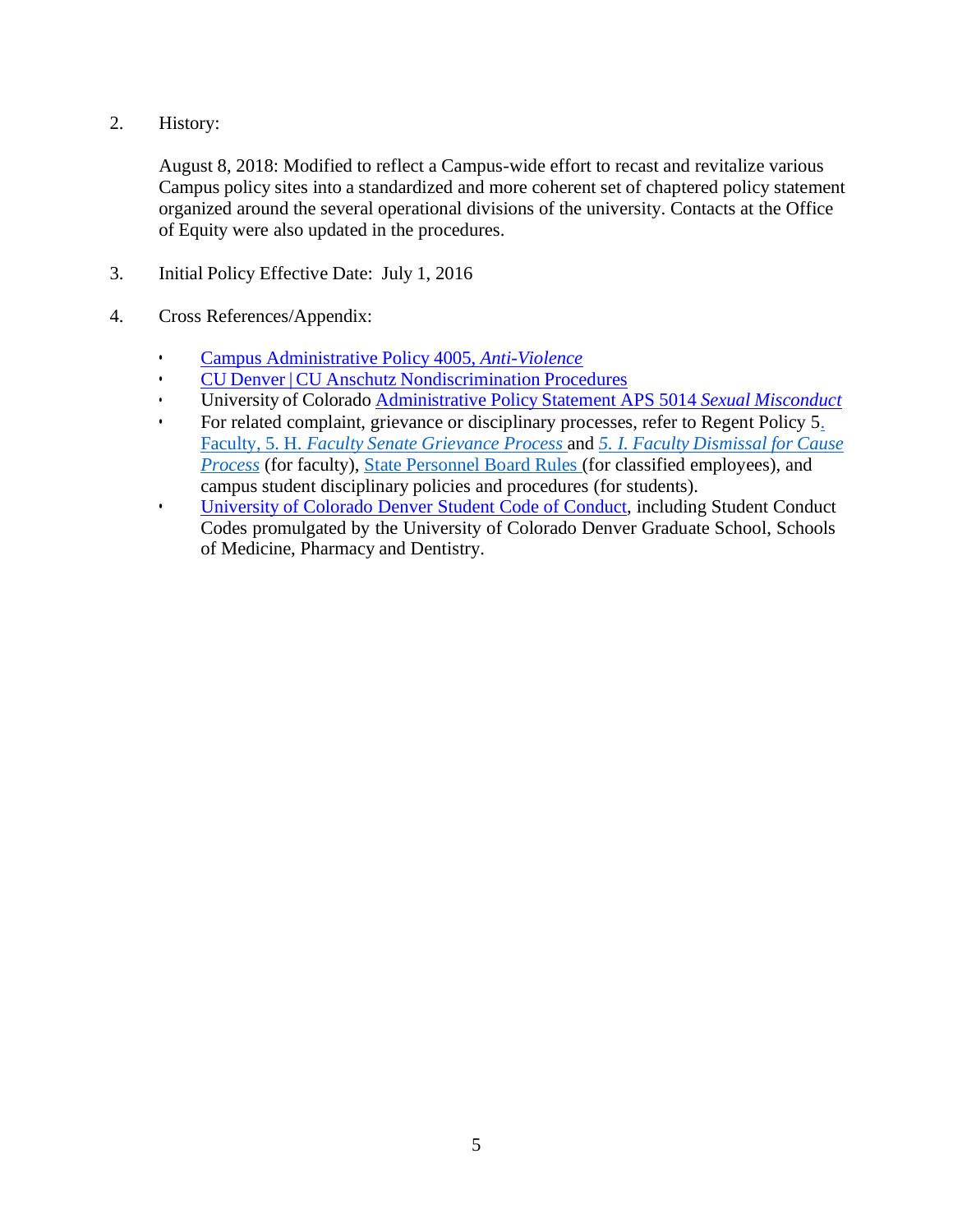

## **NONDISCRIMINATION PROCEDURES**

## **Effective July 1, 2016**

#### **I. Purpose and Scope**

The Office of Equity at the University of Colorado Denver | Anschutz Medical Campus was created February 2016 to integrate resolutions of all concerns related to protected class discrimination and/or harassment and sexual misconduct. As such, the Office of Equity implements and enforces: (a) the University of Colorado Sexual Misconduct Policy (APS 5014), (b) the University Sexual Misconduct Investigation Procedures, (c) the University of Colorado Policy on Conflict of Interest in Cases of Amorous Relationships (APS 5015), and (d)and the procedures outlined within this document.

These procedures describe, in general terms, the process involved in considering and investigating typical reports brought forward to the Office of Equity concerning issues of discrimination and harassment as prohibited by the Nondiscrimination Policy. Issues involving or invoking Sexual Misconduct will be examined under the Sexual Misconduct Investigation Procedures.

The University of Colorado Denver | Anschutz Medical Campus Nondiscrimination Procedures are intended to comply with the related requirements of the applicable federal and state laws, their implementing regulations, and related federal/state agency guidance. Circumstances in individual cases vary and may require different handling, within the discretion of the University.

#### **II. Jurisdiction**

These Nondiscrimination Procedures govern behavior that occurs on campus, at universitysponsored programs or activities and to behavior that adversely affects the university community, poses a threat to the safety or persons or property, or damages the institution's reputation or relationship with the greater community.

#### **III. Reporting**

**Responsible Employees.** Responsible Employees who witness or receive information regarding any Prohibited Conduct (including on on-line or electronic conduct occurring in the context of an employment or education program or activity of the University or has continuing adverse effect on campus) are required promptly to report all known details about the Prohibited Conduct to the University Office of Equity by telephone, email, in person, or through the University's online Incident Report Form. Reports are required to include, to the extent known: i) Name of the alleged victim, ii) Name of the alleged perpetrator, iii) Name of any alleged witnesses, and iv) Any other relevant facts, including the date, time, and specific location of the alleged incident.

All other individuals who become aware of an incident of Prohibited Conduct are highly encouraged to report all known details about the Prohibited Conduct to the University Office of Equity by telephone, email, in person, or through the University's online Incident Report Form.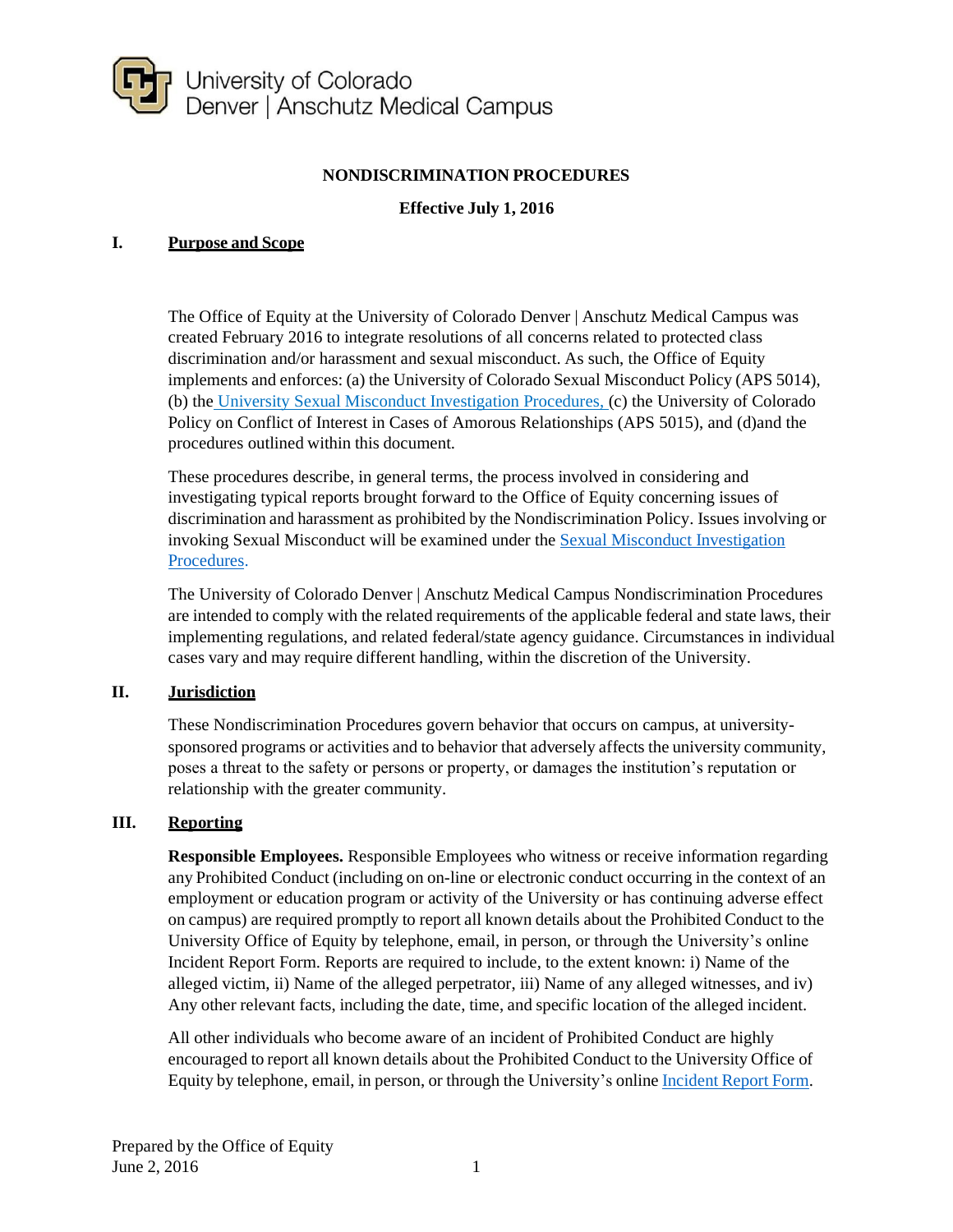In circumstances where the incident includes an allegation that a crime has been committed, the University may have an obligation to report to the police.

If members of the University community believe they have been subjected to discrimination, harassment or retaliation in violation of the Nondiscrimination Policy, they are encouraged to contact the Office of Equity. Complainants will be asked to complete an in-depth interview regarding their concerns. Interviews can be conducted in person or by telephone. Alternatively, complainants may also file a complaint with the Office of Equity in writing.

## **William Dewese,Title IX Coordinator & Director of Equity**

*1380 Lawrence Street, 12th Floor, Campus Mail 187, Denver, CO 80204 Phone: 303-315-2567 Email: [equity@ucdenver.edu](mailto:equity@ucdenver.edu) Online report:* https:/[/www.ucdenver.edu/offices/equity/resolutions/make-a-report](http://www.ucdenver.edu/offices/equity/resolutions/make-a-report)

**Reporting Party**. A Reporting party may choose to make a report to the University to pursue resolution under these procedures and/or may also choose to make a report to lawenforcement. A Reporting party may purse either or both options at the same time. A Reporting party who wishes to pursue criminal action in addition to, or instead of, making a report under these Procedures should contact law enforcement directly.

The University offers access to confidential resources for Complainants who are unsure about whether to report Prohibited Conduct or are seeking counseling or other emotional support in addition to (or without) making a report to the University (Responsible Employees must report). Please see section VI of these procedures. If a Complainant chooses not to report formally and/ or chooses not to participate in an investigation process conducted by the Office of Equity, counseling or emotional support services remain available to the Complainant.

## **IV. Resolution Procedures**

**1. Timeframe for Resolution.** Reports pursuant to these procedures will be addressed and resolved promptly after the report is made. The length of time it will take to complete resolution of a reported complaint will vary based on the complexity of the complaint and other factors such as witness availability. Ordinarily, and absent extenuating circumstances, investigations will be concluded within 90 days, not including appeals, following the delivery of the notice of investigation regarding a reported concern. Extenuating circumstances may exist causing the extension of the 90 day timeframe based on a variety of factors, including the complexity of the circumstances of each allegations, the integrity and completeness of the investigation, to comply with a request by law enforcement, to accommodate the availability of witnesses, to provide translation services, to account for University breaks or vacations, to accessrelevant and probative documentation that is not immediately available, or to address other legitimate reasons.

All reports shall be made as promptly as possible after the occurrence. A delay in reporting may be reasonable under some circumstances; however, an unreasonable delay in reporting is an appropriate consideration in evaluating the merits of a report.

## **2. Initial Review of Complaint**

The Office of Equity will determine the most appropriate means for addressing the report or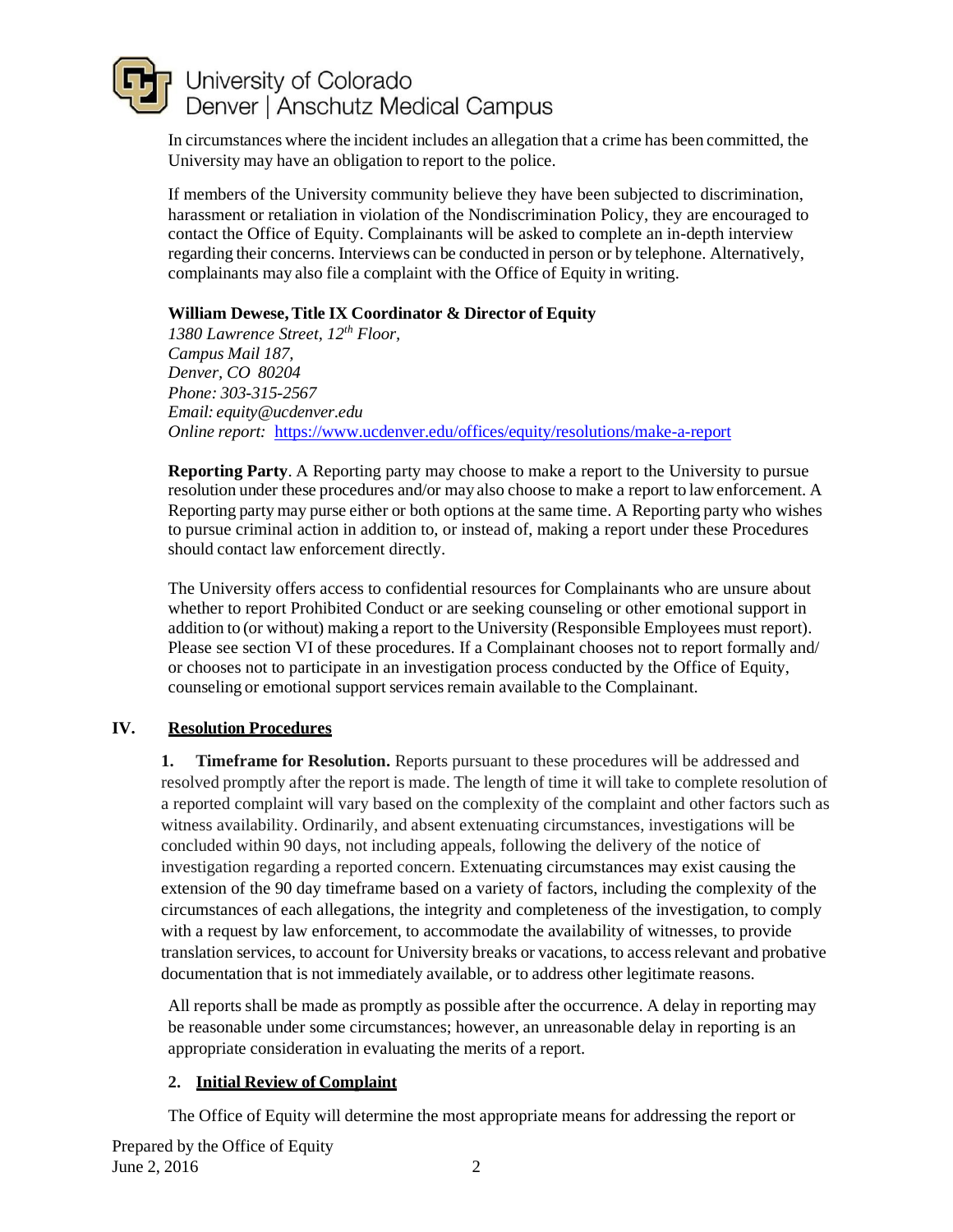concern. Options include but are not limited to: (i) investigating the report or concern; (ii) with the agreement of the parties, attempting to resolve the report or concern through a form of alternative dispute resolution (e.g., mediation); or (iii) determining that the facts of the report or concern, even if true, would not constitute a violation of the University Nondiscrimination Policies. The Office of Equity Director may designate another individual to conduct or assist with the investigation or to manage an alternative dispute resolution process. Outside investigators shall have relevant training, qualifications and experience.

The failure of an individual to appear and/or respond to the Office of Equity does not prevent the Office of Equity from proceeding or completing the applicable process. The University has an obligation and jurisdiction to conduct at least a preliminary inquiry to determine whether the alleged conduct occurred in the context of, or has continuing effects on, a University program, activity or employment.

# **3. Interim Steps**

When appropriate, prior to or up to the investigation, the University may take reasonable and appropriate interim steps to protect the safety and well-being of members of the University community, maintain the integrity of the investigative and/or resolution process, and deter retaliation.

Participants in this resolution process may request remedial and/or protective measures from the appointing authority/disciplinary authority and/or from the Director of Equity at any point during the reporting and/or investigative process.

## **4. Informal Resolution**

The Office of Equity may determine that the most prompt and effective way to address a concern is through an informal resolution process. The primary focus during an informal resolution remains the welfare of the Complainant and the safety of the campus community, but it does not involve a written report or a determination as to whether a policy has been violated. This type of approach provides the University with a "remedies-based" resolution option that allows the University to tailor responses to the unique facts and circumstances of an incident, particularly in cases where there is not a broader threat to individual or campus safety. In these cases, the Office of Equity may do one or more of the following:

(1) Provide interim or long-term remedial measures to Complainant that do not require notification to the Respondent;

(2) Provide targeted or broad-based educational programming or training; and/or

(3) Meet with the Respondent to (a) discuss the behavior as alleged and provide an opportunity to respond; (b) review prohibited conduct policies; (c) identify and discuss appropriate conduct and behaviors moving forward and how to avoid behavior that could be interpreted as retaliatory; (d) Follow-up with the complainant regarding the Respondent'sresponses, if appropriate; and, (e) notify the hiring or disciplinary authority of the allegations and responses if necessary, who will determine whether any other disciplinary action is appropriate.

## **5. Initiation of Formal Complaint**

If the Office of Equity determines that an investigation is warranted, the Respondent will be advised, in a written Notice of Investigation as set forth below, of the allegations against him or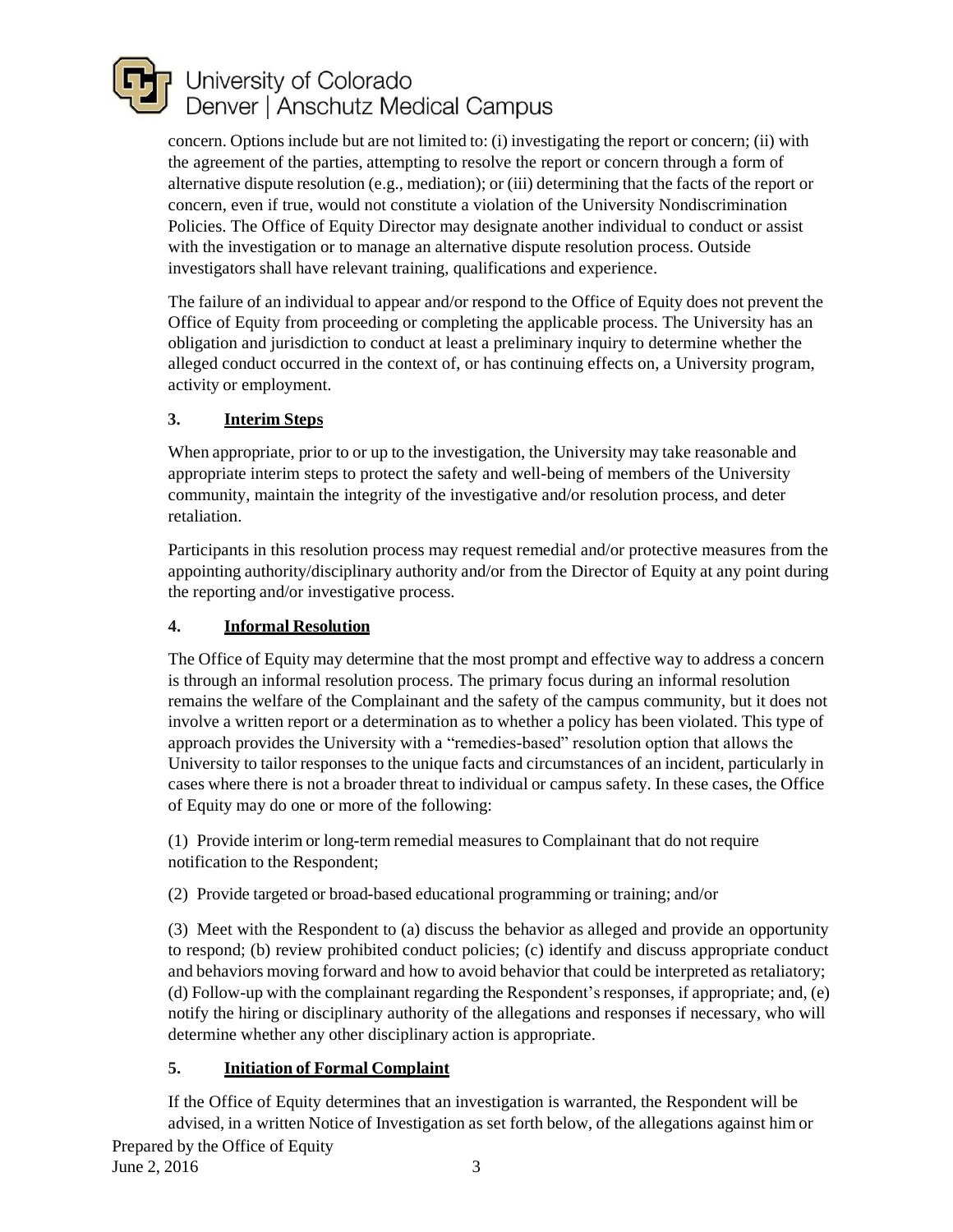

her. The Respondent will also be advised to meet with the investigator so as to present relevant information in response to the allegations. The Respondent's appointing authority/disciplinary authority and the Respondent's supervisor shall be notified that an investigation is taking place. The Office of Equity shall advise the Respondent's supervisor whether the Respondent should be relieved of any supervisory or evaluative authority during the investigation. Although the investigator endeavors to limit the number of individuals who may learn about the complaint, confidentiality cannot be guaranteed.

All University faculty, staff and students are required to cooperate in the investigative process and are prohibited from retaliating against anyone who has brought forth a complaint as outlined in this Policy, or against anyone who has participated as a witness in an investigation conducted by the Office of Equity. Retaliation will not be tolerated.

- a. **A** *Notice of Investigation* (NOI) will initiate a formal investigation. An NOI will be sent via official university means, such as email, that shall identify:
	- where to access a copy of the these Procedures;
	- the Reporting party (Complainant) and Responding party (Respondent) party ;
	- the standard of review/burden of proof used in the case which shall be preponderance of the evidence;
	- the investigator(s) assigned to the case;
	- the factual description premising a charge of prohibited conduct;
	- the prohibited conduct provisions;
	- any interim protective measures, which typically include but are not limited to, a no-contact order; and
	- Require that the Respondent contact the Office of Equity within five (5) days to set up a meeting.
- b. **Investigative Process.** The Office of Equity follows an investigative model whereby investigators interview the Complainant and Respondent reporting and responding party, and witnesses, separately and provide each party the opportunity to be heard and to respond. The investigator(s) will try to meet face to face with all participants in an investigation to encourage interactive dialogue. There are no formal hearings.

During the course of the investigation, the investigator will review relevant documents, interview relevant witnesses, and view other evidence as may be available. Again, anonymity cannot be guaranteed. To conduct a full and thorough investigation, as a general rule, witness testimony must be shared with the Complainant and Respondent.

The investigator will have the discretion to determine how many witnesses will be interviewed, as well as the order of such interviews. Witnesses must have observed the acts in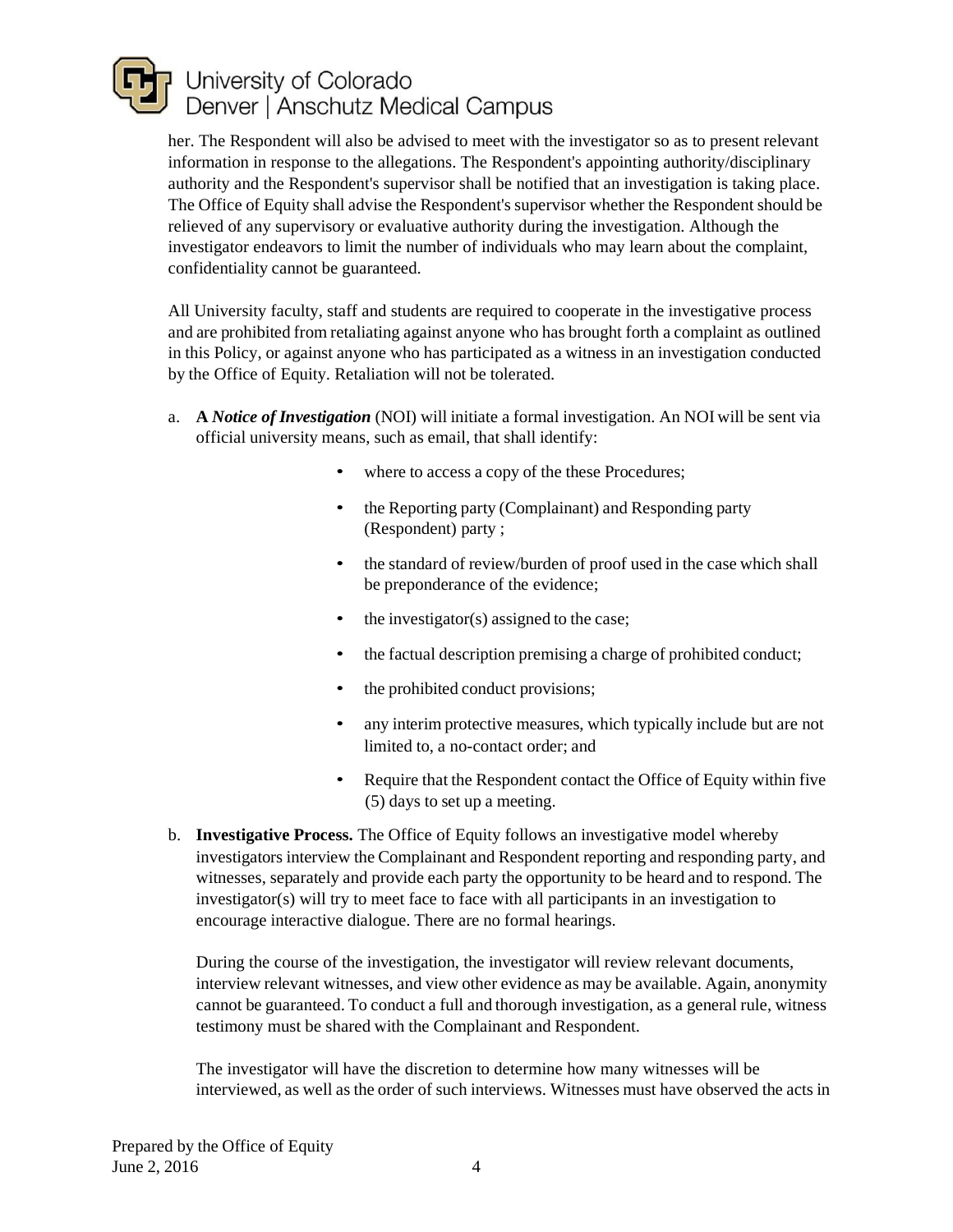question or have information relevant to the incident and cannot be participating solely to speak about an individual's character. Both parties will be presumed to have good character for the purposes of the investigation. The investigator will also determine the relevance and veracity of any proffered information by any party to the investigation.

The investigator may also contact the Complainant, Respondent and/or witnesses as needed, for instance, when evidence is disputed or when further information is required. The Complainant, Respondent and witnesses may continue to provide additional evidence to be considered, even after the investigation is initiated.

Additionally, both the reporting and responding party shall each have the opportunity to:

- Receive timely notice of an interview or meeting where a party's presence is requested;
- Present relevant information to the investigator, including evidence and identifying witnesses;
- Have an advisor of their choice present during any interview, which can include, but is not limited to an attorney or advocate. Advisors are not authorized to participate instead of the reporting party or responding party. If a reporting party or responding party chooses to have an advisor present for interviews, it is the reporting party or respondent's obligation to select an advisor whose schedule allows attendance within the timeframes designated;
- Review and respond to a summary of the relevant and material facts gathered during the investigation prior to a final determination being made. The parties are not required to provide a response to the summary provided, however, should he or she wish to do so, the response together with any corresponding evidence or additional documentation must be received within five (5) business days from the date the investigator provided the summary. Any such responses will be included as part of the investigation by the investigator;
- Receive a copy of the summary of investigative findings at the conclusion of the investigation; and
- Receive notice of any sanction, if applicable, through official University means.
- **6. Findings/Determinations/Sanctions.** At the conclusion of an investigation, the investigator shall prepare a written report that shall include a statement of factual findings and a determination of whether the University Nondiscrimination Policy has been violated. A "preponderance of the evidence" standard will be used to determine whether the alleged conduct violates University policies against discrimination and harassment. A preponderance of the evidence standard means it is more likely than not that the alleged misconduct occurred.

Once a decision as to the outcome of the complaint is made, the Complainant and Respondent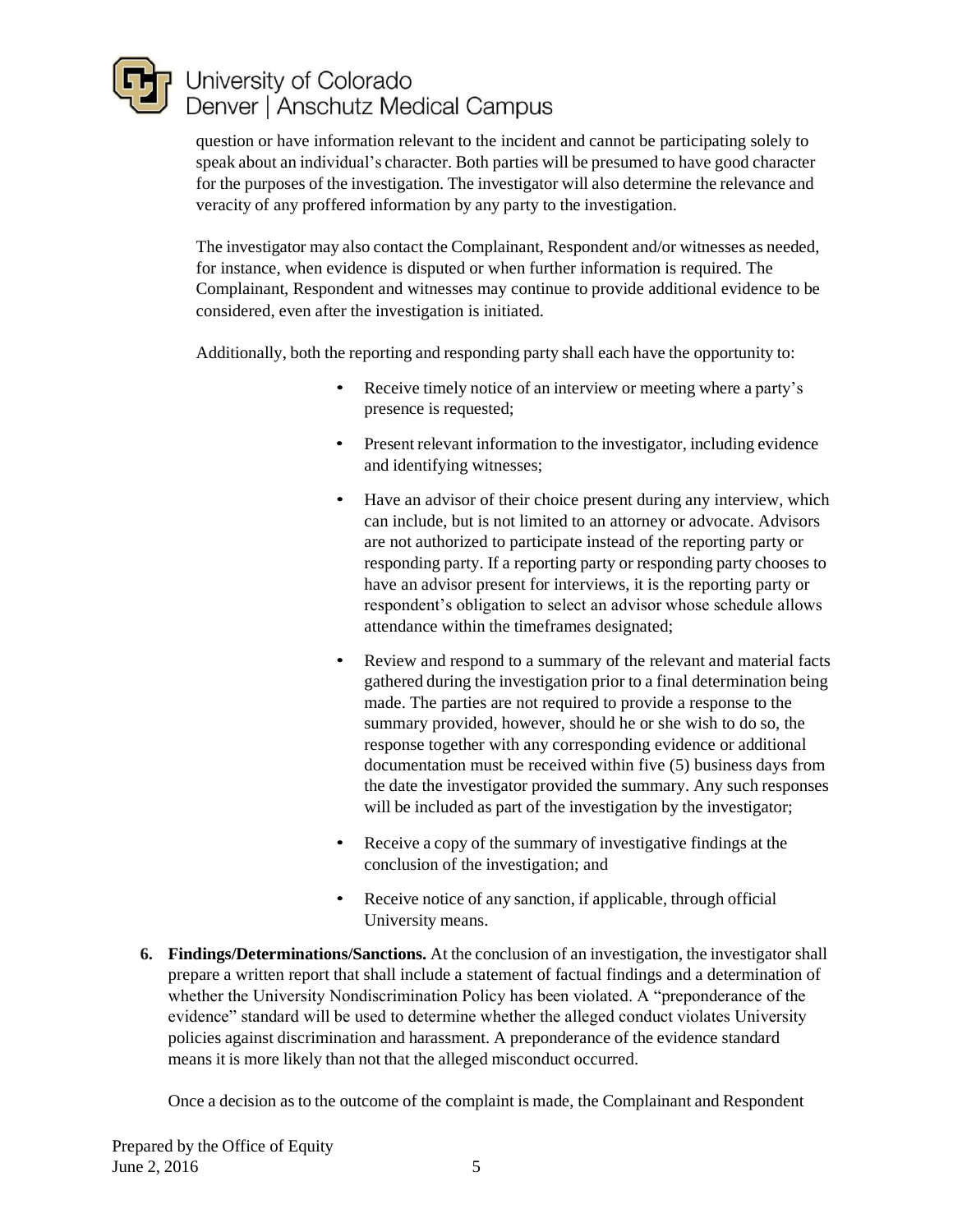will both receive a summary of the facts and findings, reason for the decision, and the legal standard applied. If it is determined that there is an insufficient basis to conclude that discrimination or harassment, threats or actual retaliation has occurred ("insufficient basis"), that will conclude the University's investigation.

As directed by the Office of Equity, the appointing authority/disciplinary authority should initiate formal action if the Respondent was found to have violated this Policy or acted inappropriately or unprofessionally. The appointing authority/disciplinary authority, and other administrators with a need to know, may have access to the investigative records and may consult with the investigator in order to take appropriate action. The appointing authority/disciplinary authority shall inform, in writing and within one month of issue, the Director of Equity of any action taken against an individual(s) who have violated this Policy or who have behaved inappropriately or unprofessionally. If no disciplinary action is taken, the appointing authority/disciplinary authority must inform the Director of Equity.

## **V. Appeals**

Upon the conclusion of the investigation and issuance of the findings, either the Complainant or Respondent may file a written appeal.

## **a. How to File an Appeal and Basis for an Appeal**

Appeals must be submitted in writing, to the Director of Equity, within ten (10) business days after written notification of the results of the investigation.

The appeal should indicate the specific grounds for the appeal, supporting arguments and documentation, and any other relevant information the appealing party wishes to include. The appealing party should be aware that all appeals are documentary reviews in which no oral testimony is taken and no oral argument takes place. Generally, appeals are determined solely on the merits of the documents submitted. Appeals documents therefore should be as complete and succinct as possible.

A review of the appeal will be efficient and narrowly tailored. Appeals must state one or more of the following criteria as the reason for the appeal:

- i. New evidence or information is now available which was unavailable during the initial investigation, and which, if considered, may materially affect the outcome of the investigation;
- ii. A procedural error occurred that unfairly and materially affected the outcome of the investigation; or
- iii. The investigator exhibited unfair bias, failed to conduct a thorough investigation, or issued arbitrary findings and conclusions.

## **b. Extension of Appeal Filing**

Should a Complainant or Respondent, intending to appeal, believe they do not have adequate time to prepare their written documents, a written request for extension of time may be submitted to the Office of Equity.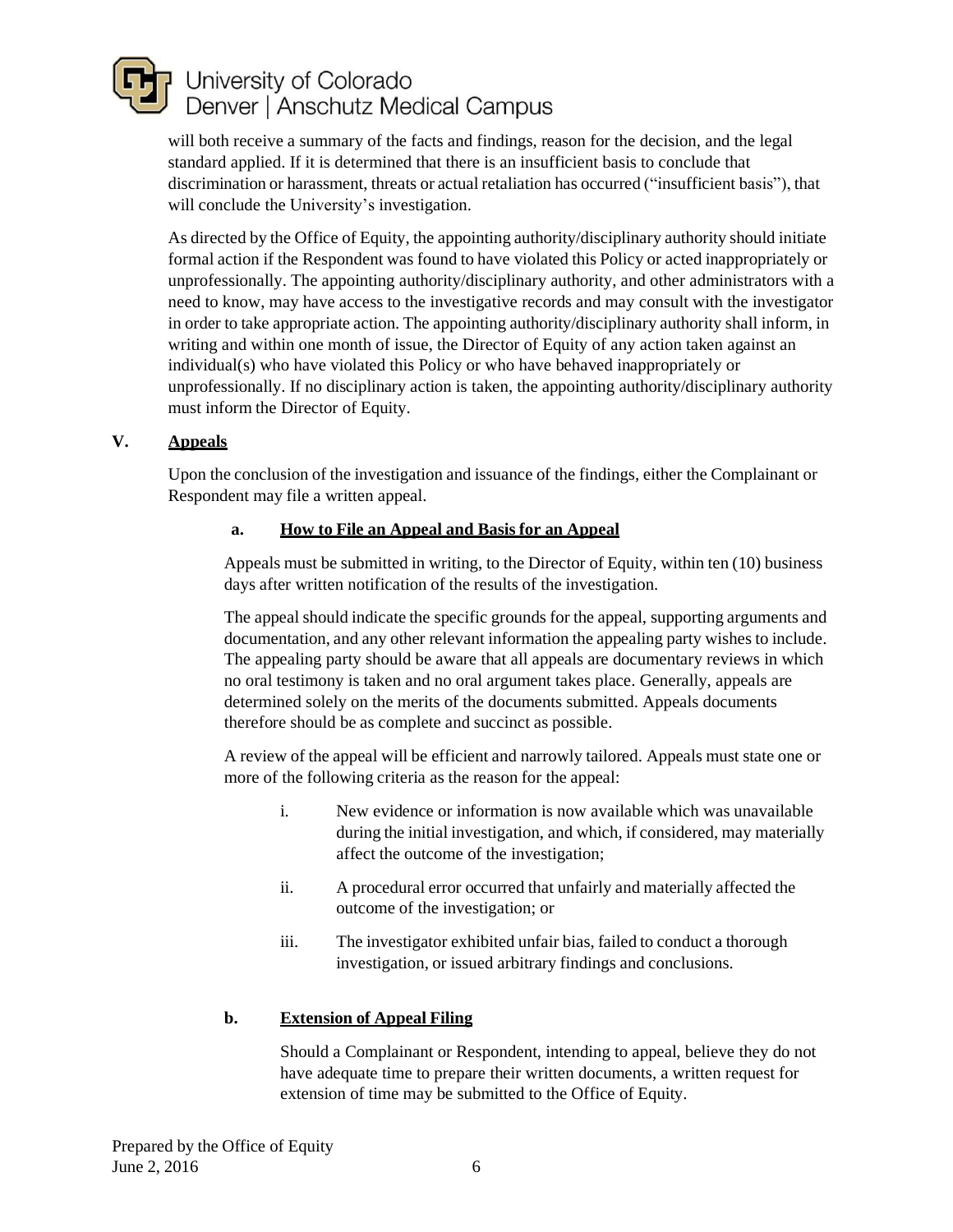

The request must be submitted in writing within the 10 business day appeal period, and should includethe rationale for requesting the extension along with the proposed date by which all appeal documents will be submitted. Requests for extension of time will be considered on their merits and will not be granted automatically. When an extension is granted, opposing parties to the appeal review may be notified.

## **c. Appeal Review**

Upon receipt of the written appeal, the other principal party to the original complaint (Complainant or Respondent) will be notified in writing by email to their official University email address within two business days, and provided 10 business days to respond in writing to the appeal. The response should be sent to the Office of Equity. Neither party is required to respond to an appeal. Not responding to an appeal does not imply agreement with the appeal.

After reviewing all documentation submitted, the reviewing officials (who will be appointed by the Director of Equity or his or her designee) shall make the decision on the appeal, and will notify both parties. Upon review of the appeal, the reviewing official(s) may:

- (1) Uphold the initial decision in its entirety;
- (2) Send the case back to the investigator for further investigation; or

(3) Reverse specific findings of fact not supported by the evidence in light of the whole record, or conclusions of policy violations not supported by the findings. If new evidence is submitted and the reviewing official(s) determines that the new evidence should be considered, the reviewing official(s) may return the complaint to the investigator to reconsider in light of the new evidence. If the reviewing official(s) determines that procedural errors had a material impact on the fairness of the investigation, he or she may return the complaint to the investigator with instructions that the investigator remedy the errors, or may instead return the case to a different investigator.

The reviewing official(s) will not substitute his/her/their opinion on credibility in place of the judgment of the investigator who observed and heard the witnesses, and will not make new findings of fact.

The reviewing official(s) will reply to the appeal within 15 working days of receipt, notifying both parties of the decision to uphold the initial decision, send the case back to the investigator for further investigation, or reverse specific findings of fact not supported by the evidence in light of the whole record or conclusions of policy violations not supported by the findings. The decision of the reviewing official is final.

## **VI. ReportsInvolving Two or More University of Colorado Campuses**

When an alleged violation(s) involves more than one University of Colorado campus, the report shall be handled by the campus with disciplinary authority over the Respondent. The campus responsible for the investigation may request the involvement or cooperation of any other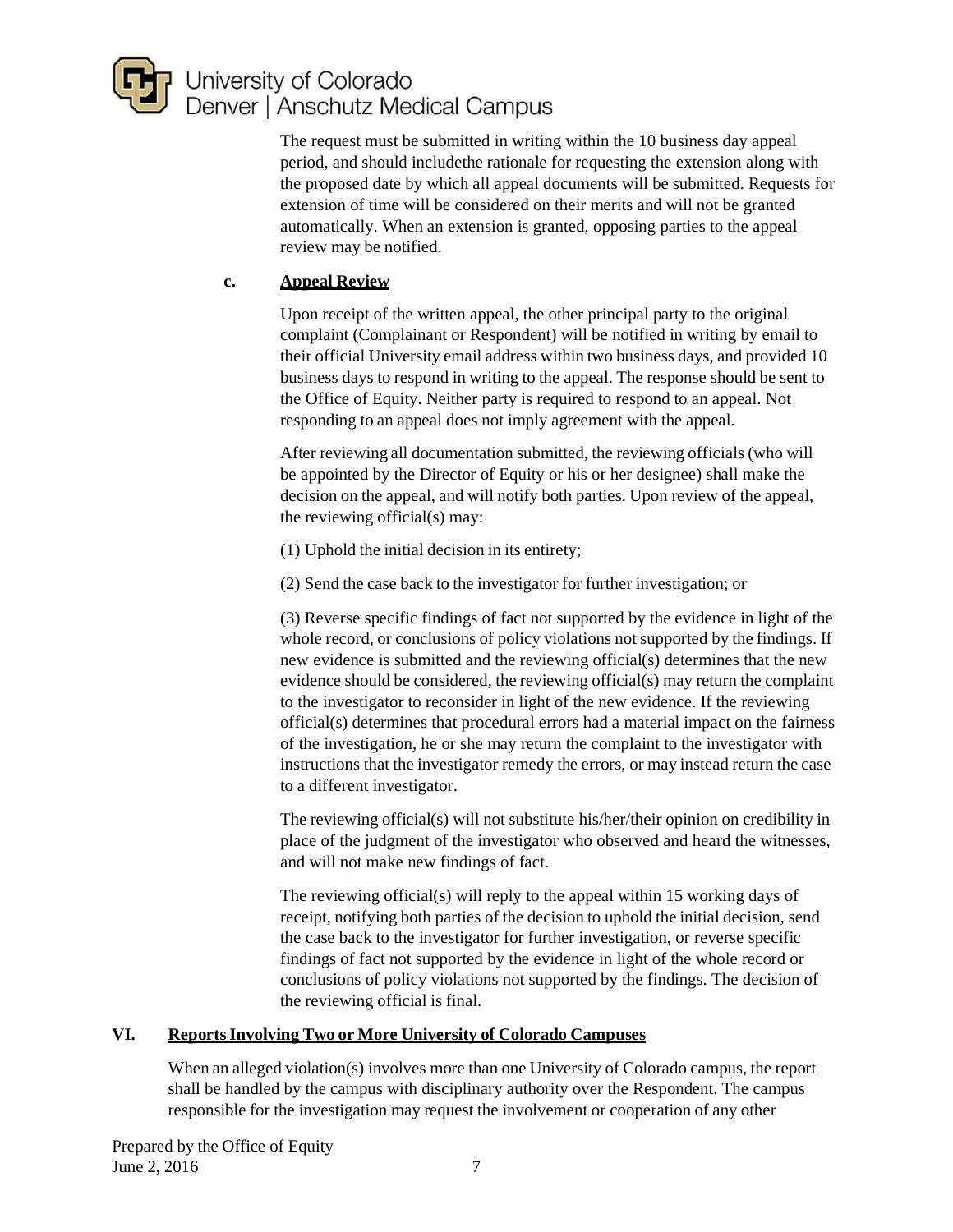affected campus and should advise appropriate officials at the affected campus of the progress and results of the investigation.

#### **VII. Reports By and Against University Employees and Students Arising in an Affiliated Entity**

University employees and students sometimes work or study at the worksite or program of another organization affiliated with the university. When a Policy violation is alleged by or against university employees or students in those circumstances, the report shall be handled as provided in the affiliation agreement between the university and the other entity. In the absence of an affiliation agreement or a provision addressing this issue, the university may, in its discretion, choose to: (a) conduct its own investigation; (b) conduct a joint investigation with the affiliated entity; (c) defer to the finding of an investigation by the affiliated entity where the university has reviewed the investigative process and is satisfied that it was fairly conducted; or (d) use the investigation and findings of the affiliated entity as a basis for further investigation.

#### **VIII. Corrective Measures and Sanctioning**

Where there is a finding of a policy violation, the appointing authority/disciplinary authority should impose one or more sanctions. Sanctions may include any of the sanctions that are available for violations of University policy or Standards of Conduct and/or Professionalism. The appropriateness of any particular sanction is reviewed on an individual basis based on the unique facts and circumstances. In keeping with the University's commitment to foster an environment that is safe, inclusive, and free from discrimination and harassment, the Policy provides the Appointing Unit/Disciplinary Authority with latitude in the imposition of sanctions tailored to the facts and circumstances of each report, the impact of the conduct on the Complainant and surrounding community, and accountability of the Respondent. The imposition of sanctions is designed to eliminate Prohibited Conduct, prevent its recurrence, and remedy its effects, while supporting the University's educational mission and federal obligations. Sanctions may include termination, expulsion, educational, restorative, restitution, rehabilitative, and punitive components. Some conduct is so egregious in nature, harmful to the individuals involved or so deleterious to the educational process that it requires severe sanctions, including suspension with or without pay and/or expulsion or permanent exclusion from the University. In determining the appropriate sanction(s), the appointing authority/disciplinary authority may consider a number of factors, including but not limited to:

- The severity, persistence or pervasiveness of the Prohibited Conduct;
- The nature or violence of the Prohibited Conduct;
- The impact of the Prohibited Conduct on the Reporting Party;
- The impact or implications of the Prohibited Conduct within the University community;
- Prior misconduct by the Respondent, including the Respondent's relevant prior discipline history, at the University or elsewhere, and any criminal convictions;
- Whether the Respondent has accepted responsibility for the Prohibited Conduct;
- The maintenance of a safe, nondiscriminatory and respectful environment conducive to learning; and
- Any other mitigating, aggravating, or compelling factors.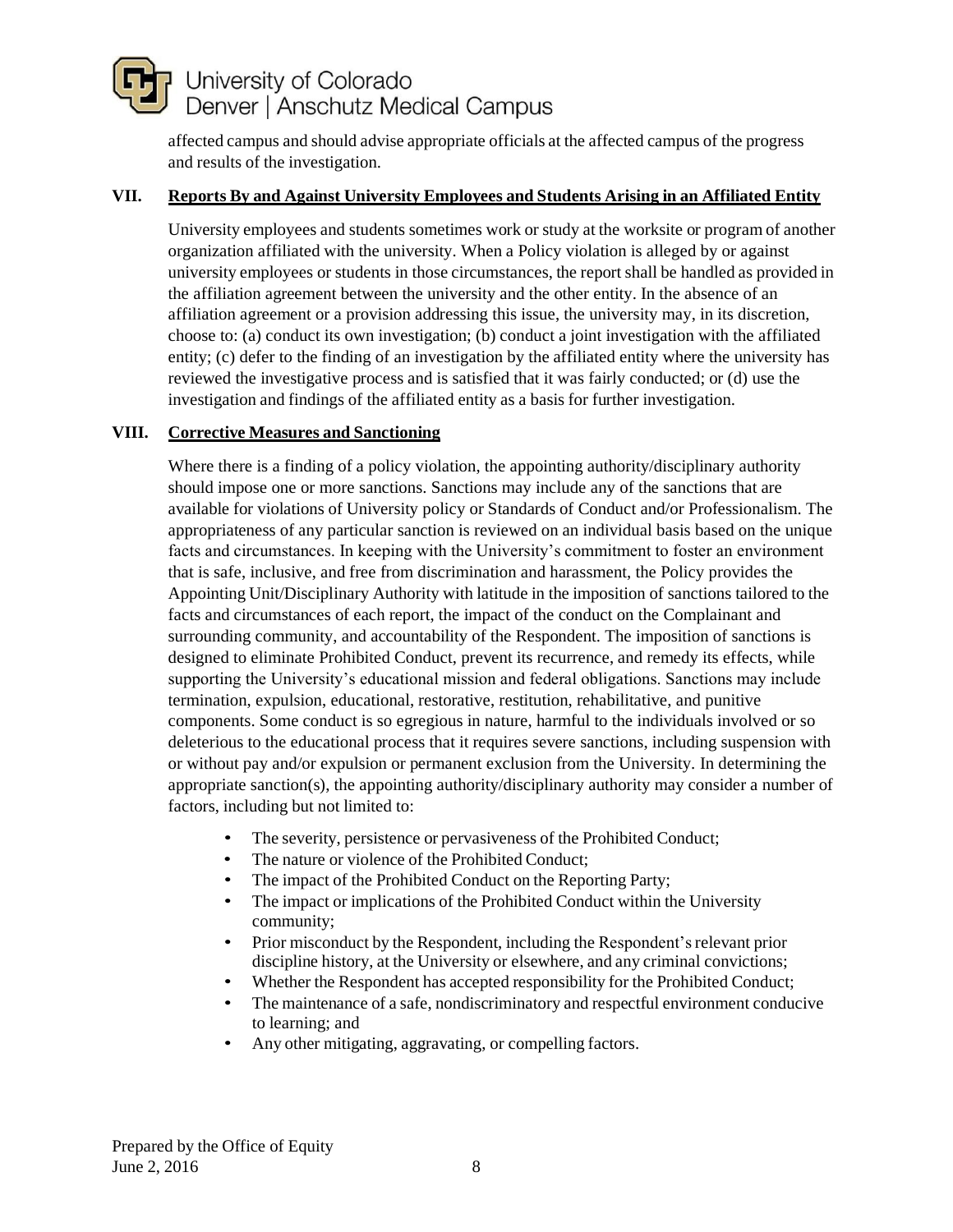As noted above, sanctions may be issued immediately and must be reported to the Office of Equity within one (1) month of issue. The Director of Equity may make recommendations about sanctioning to the appropriate sanctioning/disciplinary authority.

In addition to other sanctions, the appointing/disciplinary authority may take one of the following actions, including but not limited to:

- impose or extend a No Contact Directive and impose or extend academic, and/or University employment modifications, as may be appropriate;
- impose or extend increased monitoring, supervision, and/or security at locations or in connection with activities where the Prohibited Conduct occurred or is likely to reoccur;
- arrange for conducting targeted or broad-based educational programming or training for relevant persons or groups; impose one or more restorative remedies to encourage a Respondent to develop insight about the Prohibited Conduct, learn about the impact of that Prohibited Conduct on the Reporting party and the University community, and identify how to prevent that Prohibited Conduct in the future (including community service and mandatory participation in training, education and/or prevention programs related to the Prohibited Conduct); and/or impose any other remedial or protective measures that are tailored to achieve the goals of the Policy.

## **IX. Records/Retention**

In all cases, the Office of Equity shall retain the investigator's report in accord with the University's records retention policy or for as long as any administrative or legal action arising out of the report is pending. All records of discrimination, harassment and related retaliation reports and investigations shall be considered confidential and shall not be disclosed publicly except to the extent required by law.

## **X. Annual Report**

The Office of Equity shall maintain an annual report documenting: (a) the number of reports received pursuant to this Policy; (b) the categories of those involved in the allegations; (c) the number of Policy violations found; and (d) examples of corrective measures applied and/or sanctions imposed for Policy violations.

#### **XI. Education and Prevention**

The University is committed to providing comprehensive, intentional, and integrated programming, initiatives, strategies, and campaigns intended to reduce and ultimately end all forms of discrimination and harassment. Such programming shall be culturally relevant, inclusive of diverse communities and identities, sustainable, responsive to campus community needs, and informed by research or assessed for value, effectiveness or outcome. Programs shall also consider environmental risk and protective factors as they occur on the individual, relationship, institutional, community and societal levels. These programs shall be delivered in conjunction with such units as the Office of Diversity & Inclusion.